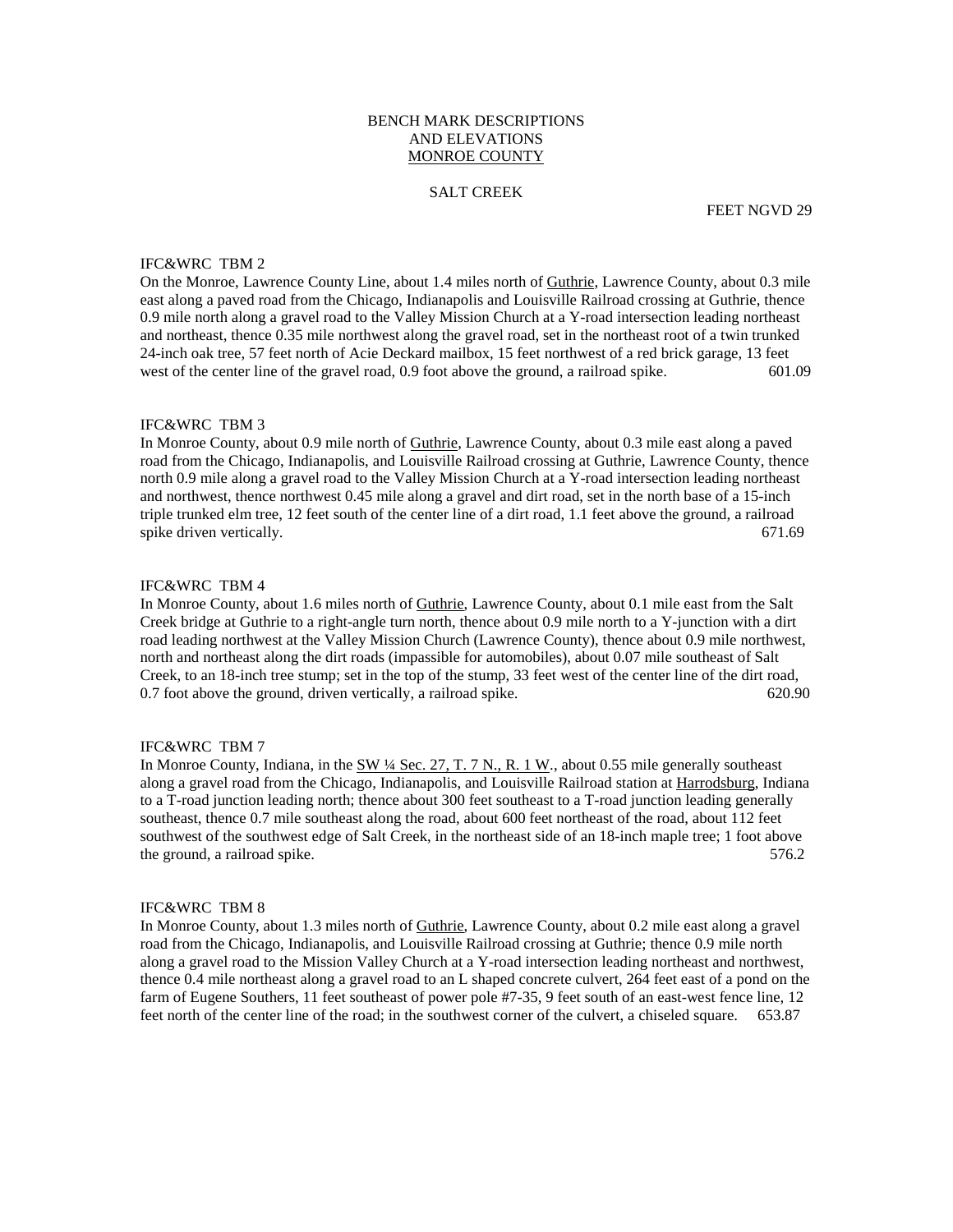## IFC&WRC TBM 9

In Monroe County, about 1.0 mile northwest along a gravel road from Chapelhill, to a Y-road junction of a dirt road leading north; thence 0.6 mile generally southwest along the gravel road to a T-road junction of a gravel road leading northwest; thence 1.0 mile southwest along a gravel road to power pole #T 49/735, 2.2 miles generally northeast of Guthrie, Indiana, 160 feet northeast of O. Keller mail box, 22 feet northwest from the center line of the road, 0.6 foot above the ground, a railroad spike. 678.29

### IFC&WRC TBM 10

In Monroe County, about 2.1 miles west-southwest of Chapelhill, about 1.0 mile northwest along a gravel road from Chapelhill, to a Y-road junction of a dirt road leading north; thence 0.6 mile generally southwest along the gravel road to a T-road junction of a gravel road leading northwest, thence 0.85 mile southwest along a gravel road, 54 feet northeast of power pole #1/410, 12 feet southeast of the center line of the road; in the center of a 7 foot concrete culvert, a chiseled square. 598.04

### IFC&WRC TBM 11

In Monroe County, about 1.5 miles west of Chapelhill, about 1.0 mile northwest along a gravel road from Chapelhill, to a Y-road junction of a dirt road leading north; thence 0.6 mile generally southwest along the gravel road to a T-road junction of a gravel road leading northwest, thence 0.5 mile southwest along a gravel road, on the center of the north concrete headwall of a 14-foot concrete culvert, 34 feet north of power pole #1/414, 21 feet east of a gravel lane leading to a farm house, a chiseled square. 526.51

#### IFC&WRC TBM SC 48

In Monroe County, about 1.5 miles east of Harrodsburg, at a covered bridge over Salt Creek, at a U.S.G.S. Stream Gaging Station, set in the top of the southwest wing wall, a chiseled square. 515.536

### IFC&WRC TBM 6

In Monroe County, about 1.5 miles southeast of Harrodsburg, about 1.0 mile generally southeast along a gravel road from the Chicago, Indianapolis, and Louisville Railroad station at Harrodsburg, to a single span wooden covered bridge over Deer Creek, thence 0.5 mile east along the gravel road, 355 feet west of Armel F. Prince mailbox; in the southeast side of the third fence post west of a north-south fence line, 15 feet south of the center line of the gravel road, a railroad spike. 640.29

#### IFC&WRC TBM 5

In Monroe County, about 2.0 miles southeast of Harrodsburg, about 1.0 mile generally southeast along a gravel road from the Chicago, Indianapolis, and Louisville Railroad station at Harrodsburg; to a single span wooden covered bridge over Deer Creek, thence about 0.9 mile east and southeast along the gravel road to a Y-road junction with a dirt road leading southeast, thence 0.1 mile along the dirt road to a dim farm road leading southeast, thence 0.1 mile along the dirt road to a dim farm road leading southwest; in the west corner of the junction, in the east side of a 30-inch oak tree, a railroad spike.

 $644.67$ 

## IFC&WRC TBM SC 47

In Monroe County, at the NE corner, Sec. 35, T. 7 N., R. 1 W., at the end of Fairfax road, at a covered bridge over Salt Creek; set in the middle of the top in the next to last step of the northwest wing wall, a chiseled triangle. 508.996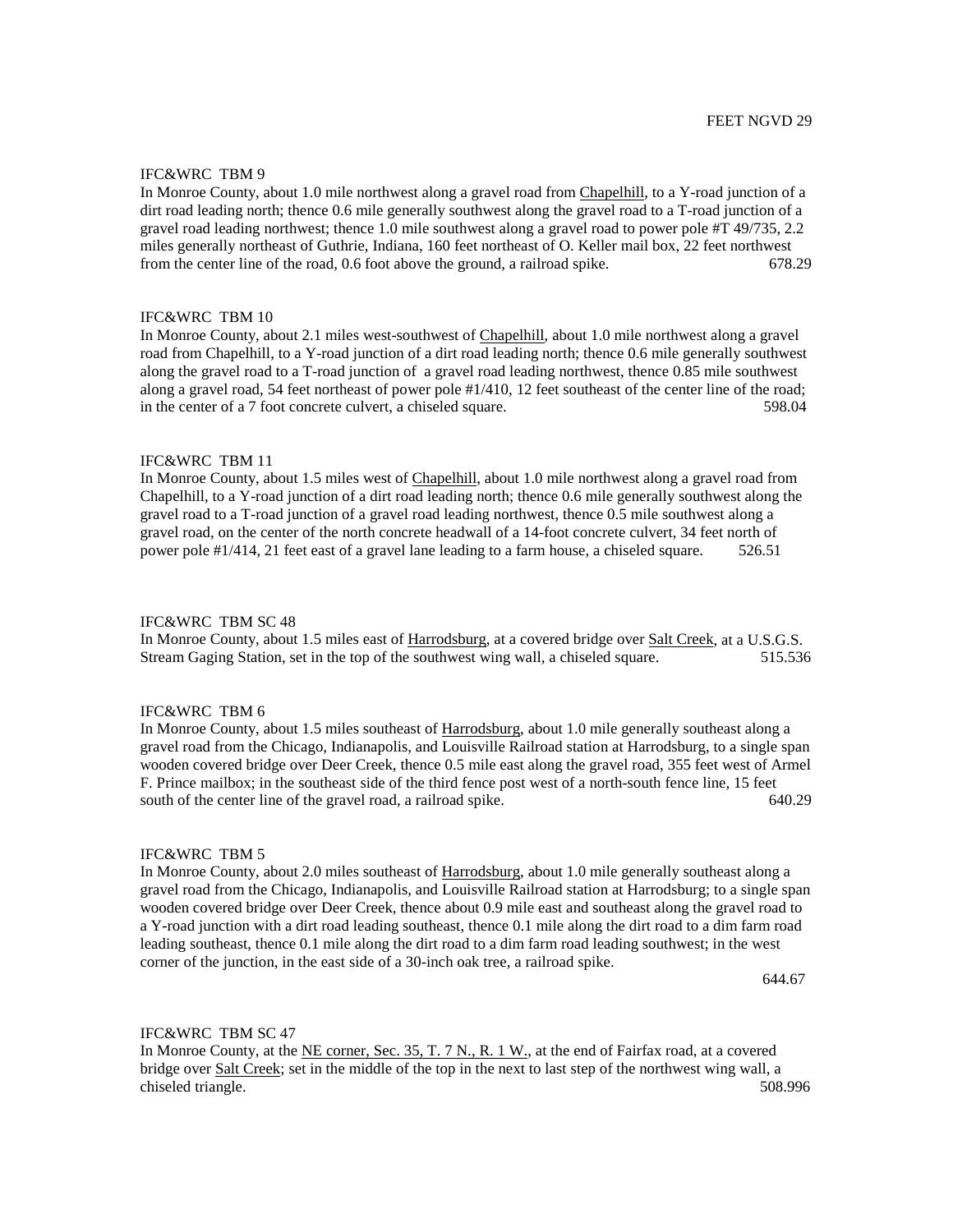# U.S.G.S. BM 9 WTR

In Monroe County, in the SE  $\frac{1}{4}$  NW  $\frac{1}{4}$  Sec. 36, T, 7 N, R, 1 W, 40 feet west of the Y-road intersection, 40 feet south of the road leading northwest, 20 feet north of road leading southwest, on fence line; set in the top of a concrete post, a standard U.S. Geological Survey bronze tablet, stamped "9 WTR 1934 515". 515.133

## IFC&WRC TBM SC 46

In Monroe County, in the NE ¼ Sec. 24, T. 7 N., R. 1 W., 300 feet south of the Opal Prince residence; set in a power pole, 12 feet west of the center line of the gravel road, a railroad spike driven through a brass plate, stamped "SC 46 1955". 516.287

#### IFC&WRC TBM SC 45

In Monroe County, along the Second Principal Meridian, at the west edge of the SW ¼ Sec. 18, T. 7 N., R. 1 E., 150 feet north of Allens Creek Pike, along a gravel road, in fence line east of road; set in the west side of a 15-inch walnut tree, a railroad spike driven through a brass plate, stamped "SC 45 1955".

 $522.679$ 

# IFC&WRC TBM SC 43

In Monroe County, near center of W  $\frac{1}{2}$  Sec. 13, T. 7 N., R. 1 W., about 1 mile east along Allens Creek Pike at the junction of Fairfax Road and Allens Creek Pike, at two 24-inch elm trees 12 feet apart, 20 feet south of the center line of the road; set in the north side of the east tree at the base, a railroad spike driven through a brass plate, stamped "SC 43 1955". 517.345

#### U.S.G.S. BM TT 32 SC

In Monroe County, in the center of the N  $\frac{1}{2}$  Sec. 14, T. 7 N., R. 1 W., 20 feet north and 35 feet east of junction of Allens Creek Pike and Fairfax Road, 75 foot east of the east side of farmhouse of Gilbert Mitchell, 2 feet north and 3 feet east from a fence corner, 3.2 feet higher tan the road, 0.6 foot above the ground; set in the top of an 8 by 8-inch concrete post, a standard U.S. Geological Survey bronze tablet, stamped "TT 32 SC 1942 720". 720.226

#### IFC&WRC TBM SC 37

In Monroe County, in the  $\underline{\text{SE 14}}$  Sec. 14, T. 7 N., R. 1 W., at a T-road junction, set in a triple-forked tree 120 feet west of the T-road northeast, 25 feet north of the center line of the gravel road (Allens Greek Pike), in the fence line, 1 foot above the ground, a railroad spike driven through an aluminum tag, stamped "SC 37 1955". 595.627

### IFC&WRC TBM SC 38

In Monroe County, in the NE ¼ Sec. 13, T. 7 N., R. 1 W., about 0.5 mile east along Allens Creek Pike from its junction with Fairfax Road, thence 0.5 mile east and north along the T-road, 50 yards west of the "Hatchett" residence, at a bend in the road; set in the side of a power pole, 30 feet west of the center line of the road, 1.5 feet above the ground, a railroad spike driven through a brass plate, stamped "SC 38 1955". 521.547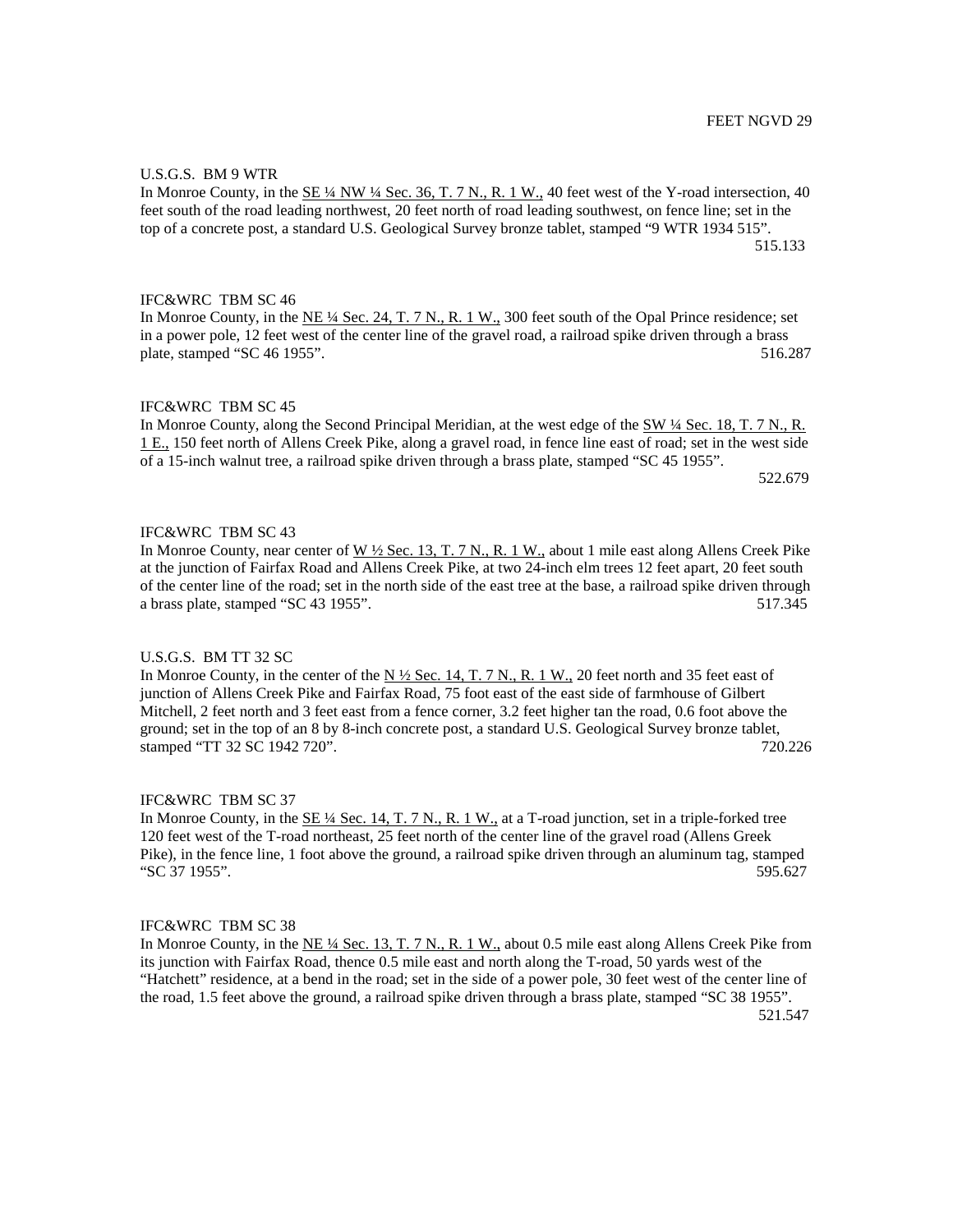## IFC&WRC TBM SC 44

In Monroe County, near center of E  $\frac{1}{2}$  Sec. 13, T. 7 N., R. 1 W., at a covered bridge over Salt Creek, about 1.6 miles east along Allens Creek Pike from the junction with Fairfax Road, 70 feet north and 30 feet west of the bridge; set in the south side at the base of a double forked 30-inch elm tree leaning north, a railroad spike driven through a brass plate, stamped "SC 44 1955". 520.882

#### IFC&WRC TBM SC 39

In Monroe County, in the SE ¼ Sec. 12, T. 7 N., R. 1 W., about 0.5 mile east along Allens Creek Pike from its junction with Fairfax Road, thence 1.0 mile northeast along the T-road, at a bend in the road, 0.1 mile west of the "Cleveland Butcher" residence; set in a double forked walnut tree, 10 feet east of a cistern, 0.3 foot above the ground, a railroad spike driven through a brass plate stamped "SC 39 1955".

531.275

# IFC&WRC TBM SC 40

In Monroe County, in the NW 1/4 SW 1/4 Sec. 7, T. 7 N., R. 1 E., about 1 mile west and 1 mile south of a 3span truss bridge over Salt Creek, at the "Robert Burnes" residence; set in the south rot of a big oak tree in front of house, a railroad spike driven through a brass plate, stamped "SC 40 1955". 530.825

### IFC&WRC TBM SC 41

In Monroe County, in the SW  $\frac{1}{4}$  SW  $\frac{1}{4}$  Sec. 6, T. 7 N., R. 1 E., about 1 mile west and 0.1 mile south of a 3span truss bridge over Salt Creek, at the "Elza Blackwell" residence; set in the south root of a big oak tree in front of house, a railroad spike driven through a brass plate, stamped "SC 40 1955".

542.920

# IFC&WRC TBM SC 42

In Monroe County, in the  $\frac{SW 14 \text{ Sec. 5, T. 7 N. R. 1 E.}}{NE 1 \text{ Hz}}$  at a bridge over Salt Creek; set in the top at the north end of the bridge seat at the west end of the bridge, a chiseled triangle. 520.264

### IFC&WRC TBM SC 34

In Monroe County, near center Sec. 4, T. 7 N., R. 1 E., at the Cutright Bridge over Salt Creek; set in the top of the northeast wing wall, 5 feet from the bridge corner, a chiseled square. 531.647

#### IFC&WRC TBM SC 36

In Monroe County, near the NW corner Sec. 3, T. 7 N., R. 1 E., about 0.5 mile northeast of the Cutright Bridge over Salt Creek, 1.1 miles west along road from Hayes Bridge over Salt Creek; set in a power pole, 100 yards west of the "Everett Hayes" residence, 12 feet south of the center line of the road, a railroad spike driven through a brass plate, stamped "SC 36 1955". 529.752

## IFC&WRC TBM SC 35

In Monroe County, in the NW ¼ Sec. 3, T. 7 N., R. 1 E., 0.5 mile west along road from the Hayes Bridge over Salt Creek, at the "C. Chambers" residence; set in the root on the southwest side of a 32-inch elm tree, 25 feet southwest of a barn, a railroad spike driven through a brass plate, stamped "SC 35 1955".

528.118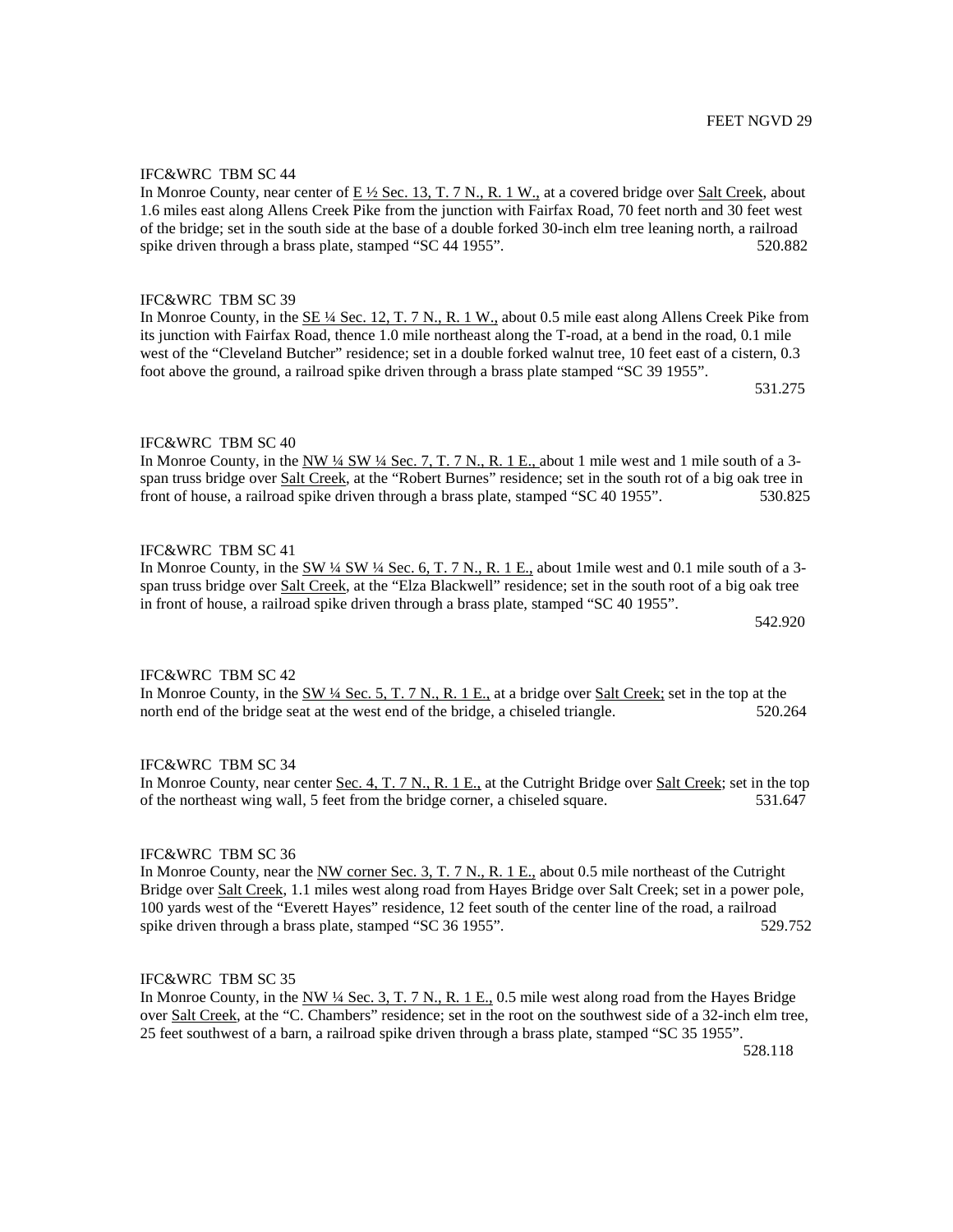#### U.S.G.S. BM TT 27 SC

In Monroe County, in the SW ¼ Sec. 2, T. 7 N., R. 1 E., about 0.5 mile southwest along Saddle Creek Road from Todd School, at a T-road junction, 100 feet north and 20 feet east of the center of the junction, 60 feet north and 120 feet east of the east corner of the farmhouse, 2 feet northwest of the north right-of-way fence, set in the top of a 8 by 8-inch concrete post projecting 0.3 foot above the ground and 3.8 feet lower than the road junction, a standard U.S. Geological Survey bronze tablet, stamped "TT 27 SC 1942 540".

539.979

# IFC&WRC TBM SC 33

In Monroe County, in the NW ¼ Sec. 2, T. 7 N., R. 1 E., at the Hayes Bridge over Salt Creek; set in the top at the center of the northwest wing wall, 9 feet north of the center line of the bridge, a chiseled square. 530.480

#### SALT CREEK, MIDDLE FORK

IFC&WRC TBM SC 16

In Monroe County, in the NW  $\frac{1}{4}$  Sec. 2, T. 7 N., R. 1 E., 0.2 mile east along the road from the Hayes Bridge over Salt Creek, at a T-road junction, 45 feet west and 15 feet north of the junction; set in a power pole, 1 foot above the ground, a railroad spike through a brass plate, stamped "SC 16 1955". 531.924

#### U.S.G.S. TBM 532.1

In Monroe County, in the SE ¼ Sec. 35, T. 8 N., R. 1 E., 0.8 mile northwest of Chambers Bridge over Middle Fork Salt Creek, Brown County, at a T-road junction, 125 feet north and 120 feet west of the junction (T-road leads to top of ridge and farmhouse of Alvae Butcher), 25 feet south and 15 feet east from the junction of the road and path to a well south of the road, 9 feet southwest of the center line of the road, at center of small concrete bridge, on top of the southwest headwall, a chiseled square.

531.98

#### IFC&WRC TBM SC 15

# In Monroe County, near center of the  $E\frac{1}{2}$  Sec. 34, T. 8 N., R. 1 E., about 1.7 miles southerly along Knightsridge Road from the wooden bridge over North Fork Salt Creek, 100 yards east of the gravel road leading to Butcher School, 35 feet west of the center line of a farm road; set in the top at the northeast corner of a short concrete bridge, about 15-inches above the roadway, a chiseled square.

530.75

#### IFC&WRC TBM SC 13

# In Monroe County, near center of the W ½ Sec. 27, T. 8 N., R. 1 E., 0.5 mile south of Knightsridge Road from the single-span wooden bridge over North Fork Salt Creek that is 0.4 mile east of Pine Grove Church, 300 yards south of the top of a hill in the road, 20 feet north of a field entrance on the west side of the road; set in the side of a sycamore tree (largest in a group of three), 12 feet west of the center line of the road, 1 foot above the ground, a railroad spike driven through a brass plate, stamped "SC 13 1955".

537.01

IFC&WRC TBM SC 14

In Monroe County, in the NW ¼ NW ¼ Sec. 34, T. 8 N., R. 1 E., about 1.6 miles south along Knightsridge Road from the Pine Grove Church, 1.2 miles south of the bridge over North Fork Salt Creek; set in the top of the east headwall of a concrete culvert, 6 feet east of the center line of the gravel road, 1.5 feet south of the north end, a chiseled square. 541.01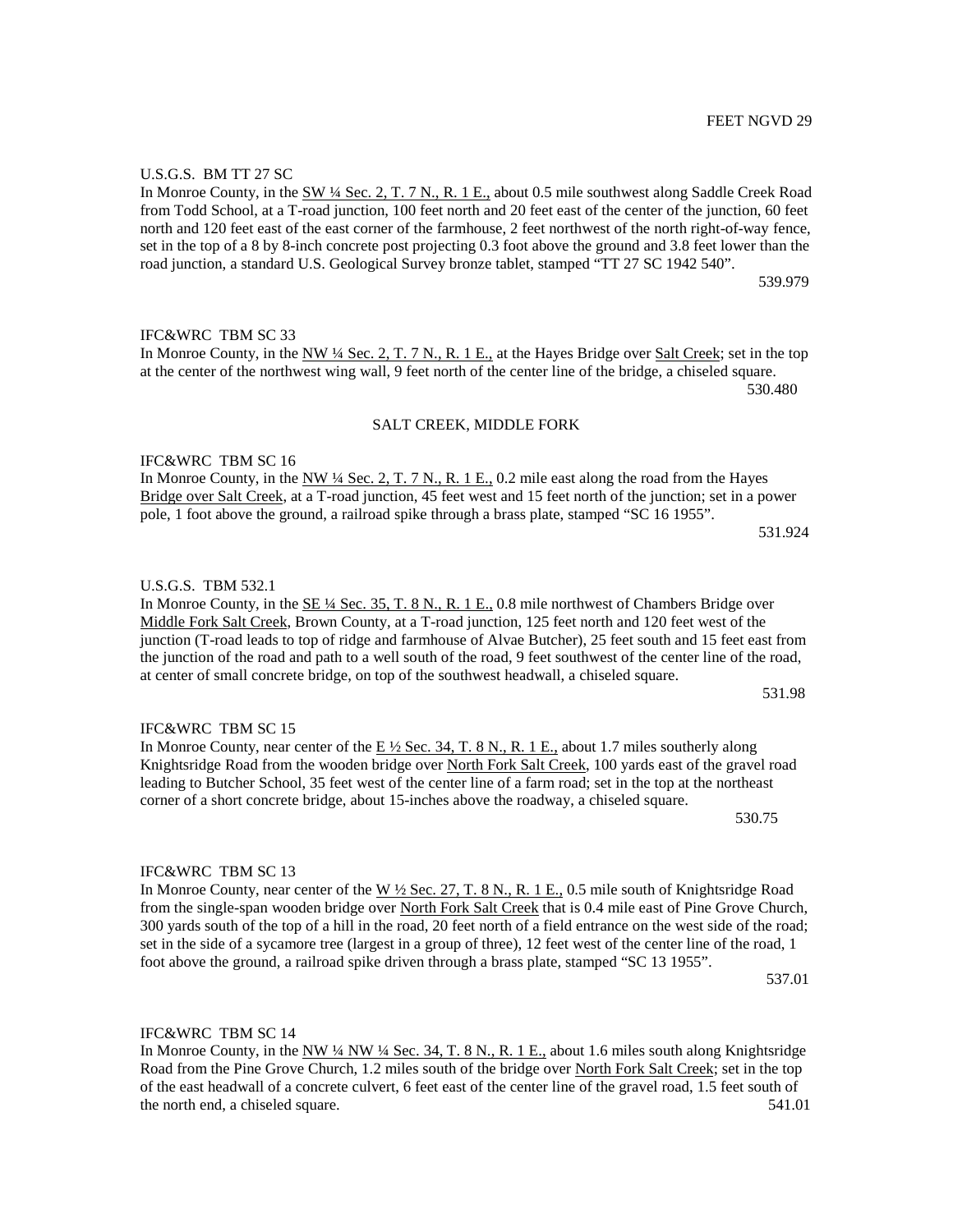## IFC&WRC TBM SC 11

In Monroe County, near the center of Sec. 22, T. 8 N., R. 1 E., 0.5 mile south along the road on the east side of North Fork Salt Creek from the bridge over North Fork Salt Creek near the Friendship Cemetery, 0.1 mile east of a residence, 25 feet north of the center line of the road; set in the south side of a 15-inch oak tree, 4 feet above the roadway, a railroad spike driven through a brass plate, stamped "SC 11 1955". 547.98

### IFC&WRC TBM SC 12

In Monroe County, at the center of the south section line of Sec. 22, T. 8 N., R. 1 E., at a wooden bridge over North Fork Salt Creek; set in the top of the northwest abutment, a chiseled square.

542.67

### IFC&WRC TBM SC 10

In Monroe County, near center of Sec. 15, T. 8 N., R. 1 E., 0.4 mile north of bridge over North Fork Salt Creek, 200 feet of the T-road junction of the road leading to the Friendship Church, 15 feet west of the center line of the gravel road; set in the side of a 20-inch tree, in a fence line, 1 foot above the ground, a railroad spike driven through a brass plate, stamped "SC 10 1955". 583.28

### U.S.G.S. BM TT 19 SC

In Monroe County, near center of the  $W \frac{1}{2}$  Sec. 16, T. 8 N., R. 1 E., about 1 mile northeast of Knight Ridge School, on top of a narrow ridge, 45 feet west of the road, about 125 feet from house of "Nancy Hall", 4 feet south of an abandoned well; set in the top of an 8 by 8-inch concrete post projecting 0.5 foot above the ground and 4 feet higher than the road, a standard U.S. Geological Survey bronze tablet, stamped "TT 19 SC 1942 794". 793.660

#### IFC&WRC TBM SC 9

In Monroe County, about 7.5 miles east of Bloomington, about 8 miles east along State Road 46 Bridge over Brummetts Creek), thence 0.15 mile southeast on county road, at a county road bridge over North Fork Salt Creek; set in the side of a 28-inch sycamore tree, 18 feet west of the southwest corner of the bridge, 18-inches above the ground, a railroad spike driven through a brass plate, stamped "SC 9 1955". 551.62

#### U.S.G.S. TBM 547.4

In Monroe County, near center of the S ½ Sec. 15, T. 8 N., R. 1 E., 0.5 mile south of Friendship Church, about 3.1 miles south along road along the east side of North Fork Salt Creek from the junction with State Road 46, at a steel bridge over North Fork Salt Creek, 55 feet north of a Y-road junction, 10 feet east of the center line of the bridge, on the southeast stone headwall, a chiseled square, marked bridge column with painted "US 547.4 BM". 547.22

#### USC&GS BM C 53

In Monroe County, about 8.4 miles east of Bloomington, 8.4 miles east along State Road 46 from the City Hall at Bloomington, about 75 yards southwest of the Percifield 1-room school, at the junction of a gravel road, about 10 yards north of the center line of the highway, about 8 yards west of the center line of the road; set in the top of a concrete post projecting one-half foot above the ground, a standard U.S. Coast and Geodetic Survey bronze disk, stamped "C 53 1934". 550.947